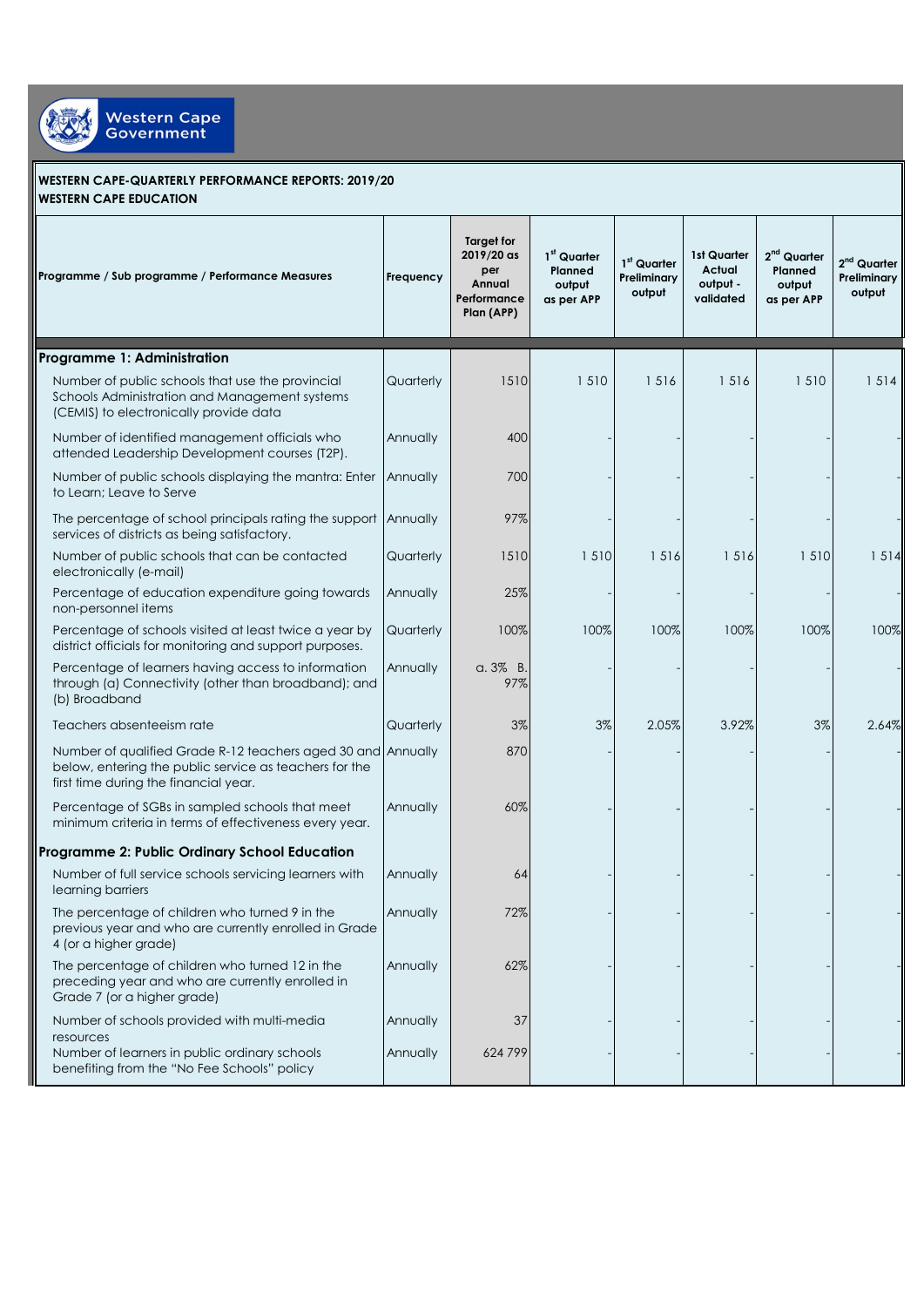| Programme / Sub programme / Performance Measures                                                                                                                                | Frequency | Target for<br>2019/20 as<br>per<br>Annual<br>Performance<br>Plan (APP) | 1 <sup>st</sup> Quarter<br>Planned<br>output<br>as per APP | 1st Quarter<br>Preliminary<br>output | 1st Quarter<br><b>Actual</b><br>output -<br>validated | $2nd$ Quarter<br>Planned<br>output<br>as per APP | $2nd$ Quarter<br>Preliminary<br>output |
|---------------------------------------------------------------------------------------------------------------------------------------------------------------------------------|-----------|------------------------------------------------------------------------|------------------------------------------------------------|--------------------------------------|-------------------------------------------------------|--------------------------------------------------|----------------------------------------|
| Number of educators trained in Literacy/Language<br>content and methodology                                                                                                     | Annually  | 500                                                                    |                                                            |                                      |                                                       |                                                  |                                        |
| Number of educators trained in<br>Numeracy/Mathematics content and methodology                                                                                                  | Annually  | 500                                                                    |                                                            |                                      |                                                       |                                                  |                                        |
| The average hours per year spent by teachers on<br>professional development activities.                                                                                         | Annually  | 80                                                                     |                                                            |                                      |                                                       |                                                  |                                        |
| Percentage of teachers meeting required content<br>knowledge levels after support.                                                                                              | Annually  | 30%                                                                    |                                                            |                                      |                                                       |                                                  |                                        |
| Percentage of learners in schools with at least one<br>educator with specialist training on inclusion                                                                           | Annually  | 27%                                                                    |                                                            |                                      |                                                       |                                                  |                                        |
| Percentage of Funza Lushaka bursary holders placed<br>in schools within six months upon completion of studies<br>or upon confirmation that the bursar has completed<br>studies. | Annually  | 65%                                                                    |                                                            |                                      |                                                       |                                                  |                                        |
| Percentage of schools where allocated teaching posts Annually<br>are all filled                                                                                                 |           | 80%                                                                    |                                                            |                                      |                                                       |                                                  |                                        |
| Percentage of learners provided with required<br>textbooks in all grades and in all subjects per annum                                                                          | Annually  | 100%                                                                   |                                                            |                                      |                                                       |                                                  |                                        |
| Percentage of schools producing a minimum set of<br>management documents at a required standard.                                                                                | Annually  | 95%                                                                    |                                                            |                                      |                                                       |                                                  |                                        |
| Percentage of schools with more than one financial<br>responsibility on the basis of assessment.                                                                                | Annually  | 93%                                                                    |                                                            |                                      |                                                       |                                                  |                                        |
| Percentage of learners in schools that are funded at a<br>minimum level.                                                                                                        | Annually  | 100%                                                                   |                                                            |                                      |                                                       |                                                  |                                        |
| Percentage of learners retained in the school system<br>from Grades $10 - 12$                                                                                                   | Annually  | 70%                                                                    |                                                            |                                      |                                                       |                                                  |                                        |
| Percentage of learners who are in classes with no<br>more than 45 learners.                                                                                                     | Annually  | 84%                                                                    |                                                            |                                      |                                                       |                                                  |                                        |
| Learner absenteeism rate                                                                                                                                                        | Quarterly | 7%                                                                     | 6.5%                                                       | 7.03%                                | 7.05%                                                 | 6.5%                                             | 8.36%                                  |
| Programme 3: Independent School Subsidies                                                                                                                                       |           |                                                                        |                                                            |                                      |                                                       |                                                  |                                        |
| Percentage of registered independent schools<br>receiving subsidies                                                                                                             | Annually  | 40%                                                                    |                                                            |                                      |                                                       |                                                  |                                        |
| Number of learners at subsidised registered<br>independent schools                                                                                                              | Annually  | 19000                                                                  |                                                            |                                      |                                                       |                                                  |                                        |
| Percentage of registered independent schools visited<br>for monitoring and support                                                                                              | Quarterly | 90%                                                                    | 21%                                                        | 36%                                  | 37%                                                   | 21%                                              | 16%                                    |
| Programme 4: Public Special School Education                                                                                                                                    |           |                                                                        |                                                            |                                      |                                                       |                                                  |                                        |
| Percentage of special schools serving as Resource<br>Centres                                                                                                                    | Annually  | 40%                                                                    |                                                            |                                      |                                                       |                                                  |                                        |
| Number of learners in public special schools                                                                                                                                    | Annually  | 18900                                                                  |                                                            |                                      |                                                       |                                                  |                                        |
| Number of therapists/specialist staff in special schools                                                                                                                        | Quarterly | 295                                                                    | 295                                                        | 290                                  | 296                                                   | 295                                              | 299                                    |
| Programme 5: Early Childhood Development                                                                                                                                        |           |                                                                        |                                                            |                                      |                                                       |                                                  |                                        |
| Percentage of Grade 1 learners who have received<br>formal Grade R education                                                                                                    | Annually  | 76%                                                                    |                                                            |                                      |                                                       |                                                  |                                        |
| Number and percentage of Grade R practitioners with Annually<br>NQF level 6 and above qualification each year                                                                   |           | 33%<br>711                                                             |                                                            |                                      |                                                       |                                                  |                                        |
| Number of public schools that offer Grade R                                                                                                                                     | Annually  | 989                                                                    |                                                            |                                      |                                                       |                                                  |                                        |

 $\overline{\phantom{a}}$